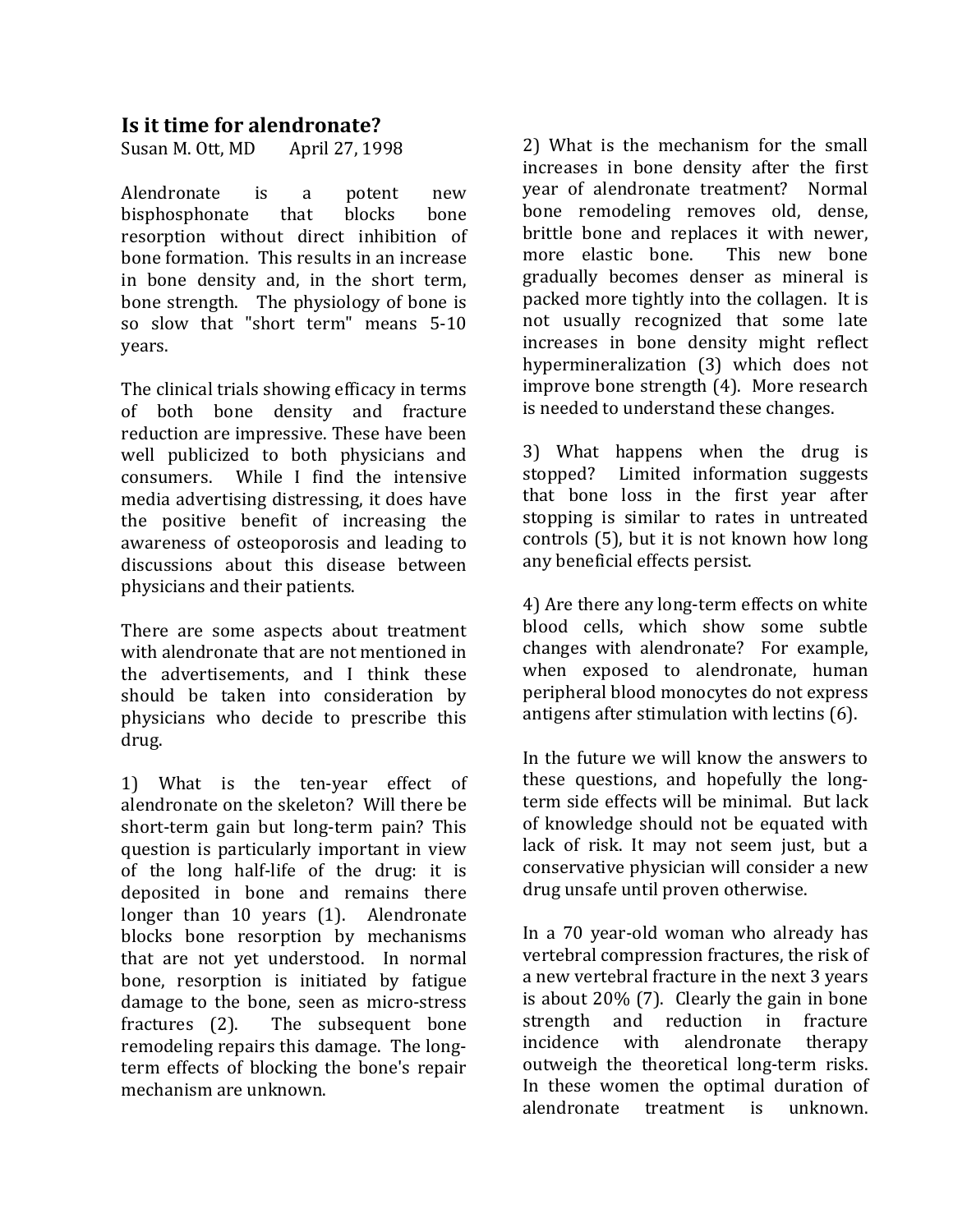Elderly women with osteoporosis (defined by low bone mass) without vertebral fractures have only a  $2\%$  chance of a new vertebral fracture in the next  $3$  years (7), making treatment with alendronate less cost effective. But a 50 year old woman even one with a bone density in the "osteopenic" range - is not expected to develop osteoporotic fractures for another 15 to 20 years.

The paper by Hosking et al.  $(8)$  in this issue is the first published study in which postmenopausal women in their 50's were randomly assigned to treatment with either estrogen or alendronate. This study is important because it extends our knowledge about alendronate to a younger age group, and because it directly compares the drug to both estrogen/progesterone and placebo. The alendronate group, at the  $5mg$  dose, showed improvement at a time that the placebo group was losing bone. The improvement in bone mass was significantly better with  $estrogen/progesterone$  than with alendronate. The study conclusively documented that alendronate prevented bone loss over 2 years with a good safety profile during that time. But this does not necessarily mean that alendronate will protect women from osteoporosis or from future fractures.

A potential problem with using alendronate as prevention of osteoporosis in relatively young women is that it would replace estrogen. This may result in a reduction of overall benefit, because cardiovascular disease is much more common than osteoporosis. Studies are underway to clearly define the risks and benefits of long-term estrogen use. But the available data show substantial benefits to the cardiovascular system  $(9)$ . Also, large epidemiological studies document that the effects of estrogen on the heart and the skeleton continue to be beneficial after many years of continuous use. For example, elderly women in the Study of Osteoporotic Fractures who had been taking estrogen since menopause had about  $1/3$  as many hip fractures as women who didn't take estrogen (10).

A colleague asked what I thought about using alendronate for prevention of osteoporosis in the early postmenopausal woman. I replied that I would not use a new drug to prevent a disease that wasn't expected to occur for 20 years unless I knew the safety data for  $20$  years. He exclaimed, "But that would take a long time!"

## Precisely.

Before I was born Fuller Albright first postulated& that& postmenopausal& osteoporosis was caused by estrogen deficiency. Perhaps we will understand all the risks and benefits of estrogen replacement therapy while I'm still alive but not before I have to decide whether to take it! And the full potential uses and risks of the bisphosphonates will not be known until my daughter has to make that decision.